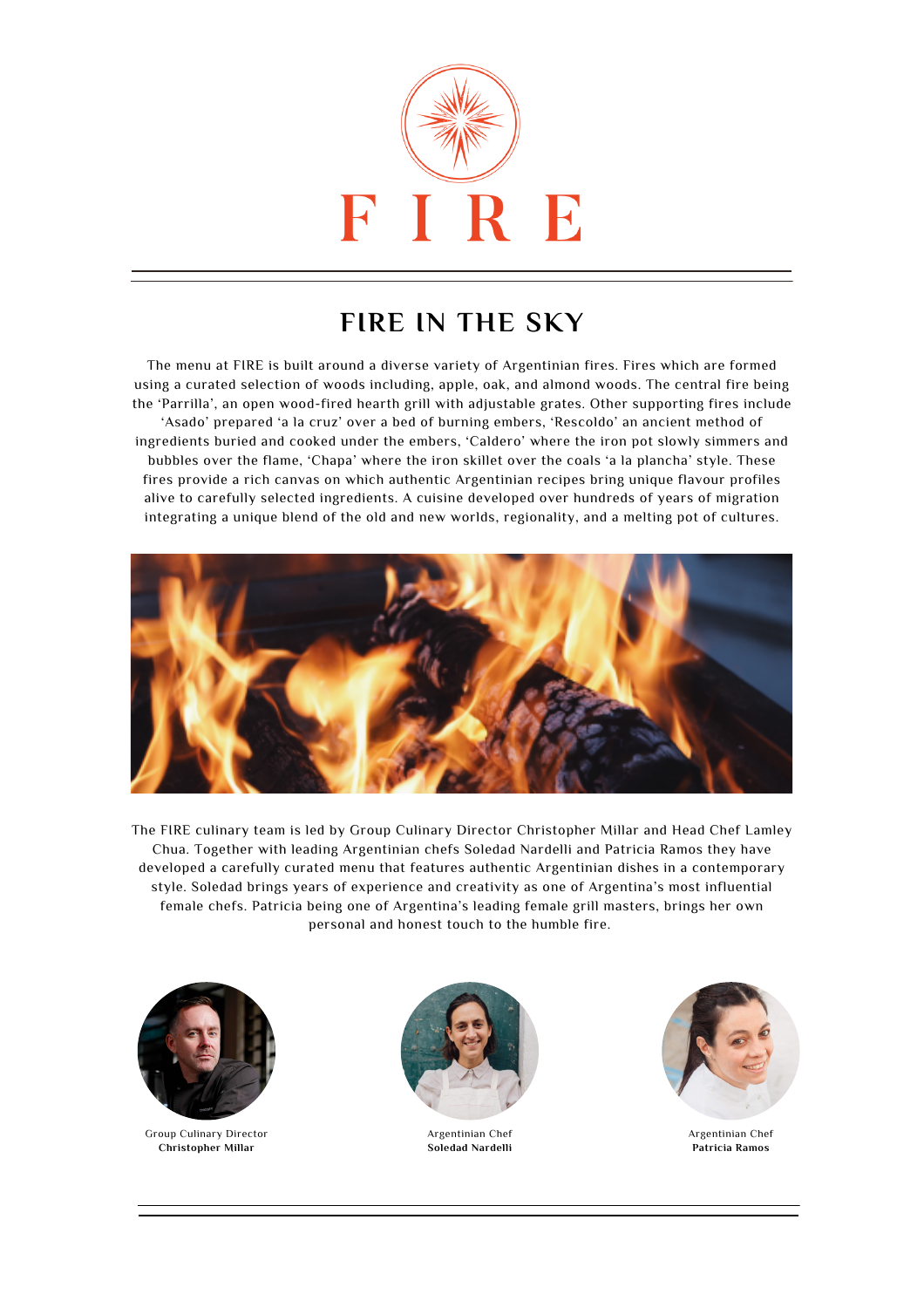## **SET LUNCHEON MENU**

## 3-Course

\$58++ per person (Additional glass of Red / White / Prosecco \$15++)

### **APERITIVOS (Select 1)**

Roasted Corn Soup Mushrooms | Candied Pecan Nuts | Herb Oil

'Crillo de Pollo' Argentinian Style Chicken Broth | Root Vegetables

Grilled Endive Salad Manchego Cheese | Sweet Potato Chips | Red Wine Vinaigrette Cherry Tomato | Sour Cream

> Lobster Ceviche Avocado | Lime Aioli | Micro Greens *(Supplement \$15++)*

#### **PLATO PRINCIPAL (Select 1)**

Asado Grilled Wagyu Bavette Chimichurri | Char-grilled Palermo Peppers *(Supplement \$18++)*

> Plancha Red Snapper Pickled Eggplant | Asparagus

Char-grilled Smoked-Paprika Marinated Free Range Baby Chicken Crushed Potato with Smoked Corn | Tomato Salsa

Roasted Butternut Pumpkin Provolone Gratin | Pomegranate Seeds | Honey Dressing Roasted Nuts | Herbs

#### **POSTRE (Select 1)**

Dulce de Leche Panna Cotta Blueberries | Strawberry Blossom Ice Cream

Warm Dark Chocolate Fondant Chocolate Crumble | Orange | Espresso Caramel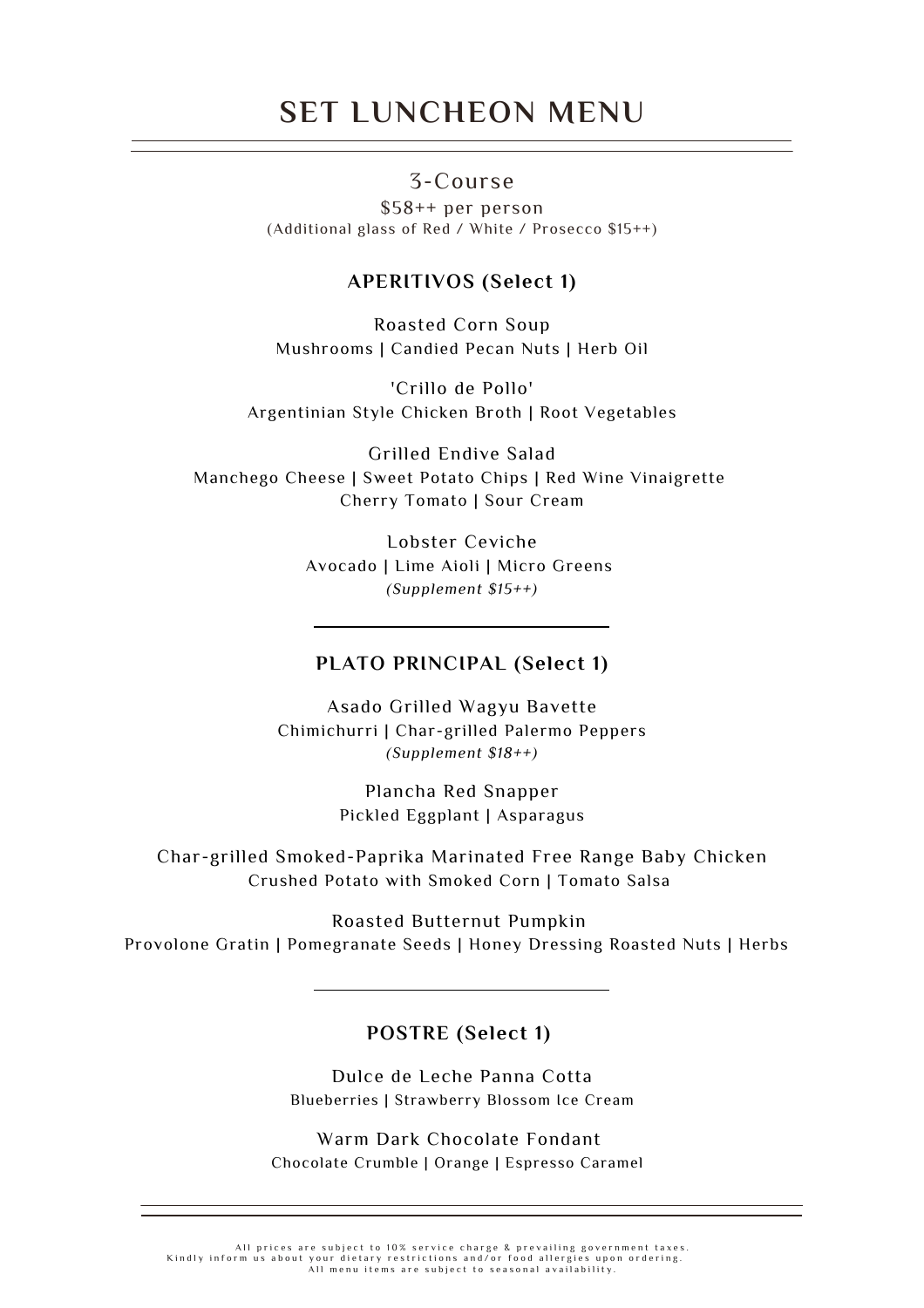## Wood-fired Sourdough

brushed with Wagyu Fat, 'Yerba Mate' Smoked Sea Urchin Butter

| Plato De Empanada<br>3 Empanadas   6 Empanadas                                                                                                                                          |    |
|-----------------------------------------------------------------------------------------------------------------------------------------------------------------------------------------|----|
| 18<br>34                                                                                                                                                                                |    |
| <b>Empanadas from Three Argentinian Regions</b>                                                                                                                                         |    |
| Beef Flank   Cumin   Aji Molido                                                                                                                                                         |    |
| Charred Corn   Gouda   Paprika                                                                                                                                                          |    |
| Grilled Squid and Cod   Bell Peppers   Ciboulette                                                                                                                                       |    |
| Mud Crab 'Rescoldo'                                                                                                                                                                     | 39 |
| Mud Crab cooked over Almond Wood Embers                                                                                                                                                 |    |
| Hokkaido Scallop   Clementines   Charred Fennel                                                                                                                                         |    |
| Patagonian Red Prawns 'Parrilla'                                                                                                                                                        | 38 |
|                                                                                                                                                                                         |    |
| Six Fin De Claire Oysters<br>Argentinian Condiments                                                                                                                                     | 42 |
| Argentine Style Marinated Wagyu Inside Skirt 'Parrilla'<br>Warm Salad of Marinated Wagyu Skirt grilled over embers<br>Heirloom Carrots   Pomegranate   Raisins   Walnuts   Green Olives | 36 |
| House-made Chorizo Sausage 'Choripán'<br>Parrilla-grilled Chorizo Sausage   Iberico Chorizo Sauce<br>Fig Compote   Choripán   Croutons                                                  | 32 |
| Provoleta 'Chapa'<br>Provolone Cheese on cast iron skillet                                                                                                                              | 38 |
| Parrilla-grilled Patagonian Red Prawns   Northern Criollita Sauce<br>Capers   Sage   Shallots   Fugazetta                                                                               |    |

### 13

All prices are subject to 10% service charge & prevailing government taxes.<br>Kindly inform us about your dietary restrictions and/or food allergies upon ordering.<br>All menu items are subject to seasonal availability.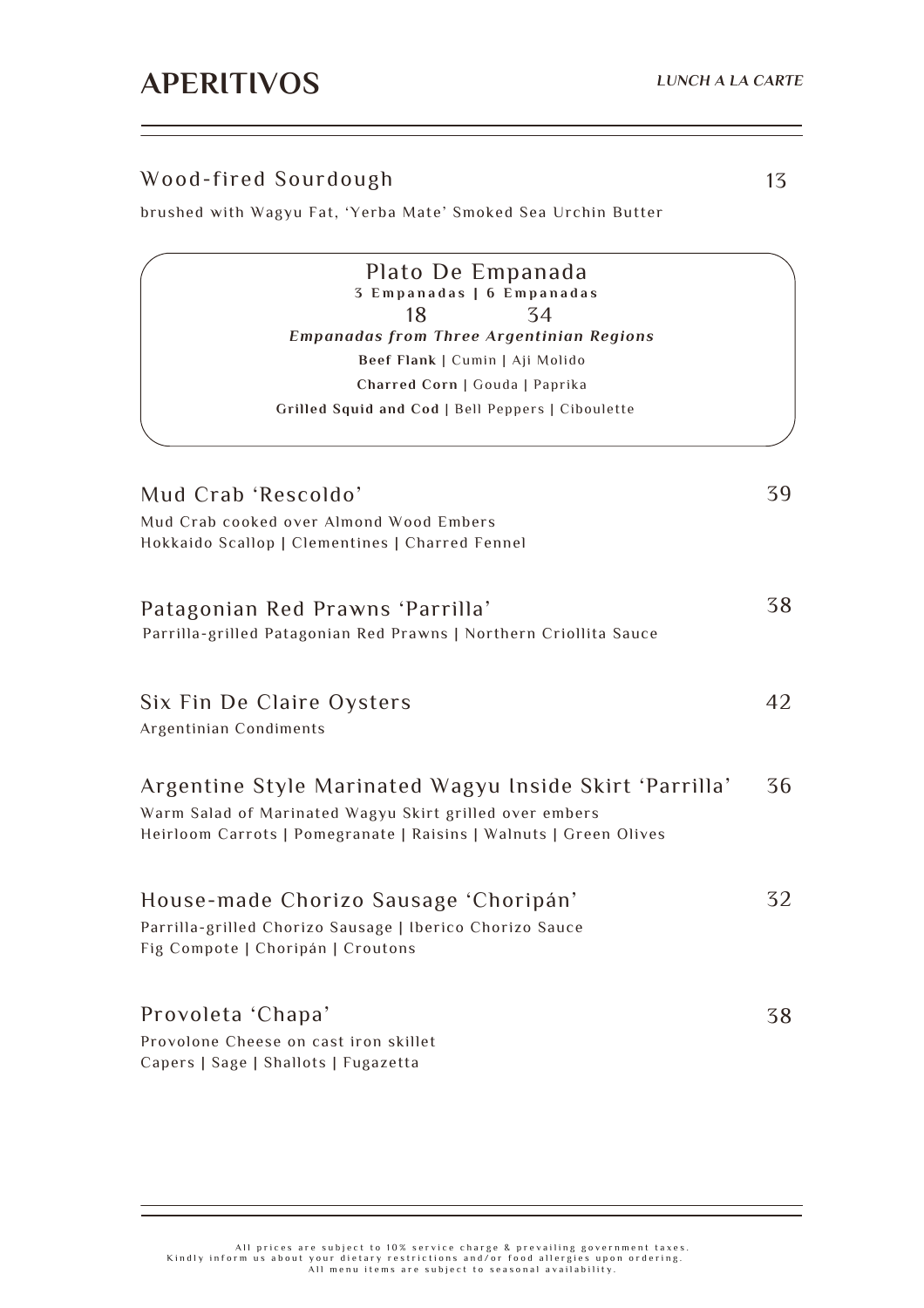L,

| Black Cod 'A la Plancha'<br>Seaweed Chimichurri   Crispy Zucchini Flower<br>Crushed Potatoes with Preserved Lemon      | 59 |
|------------------------------------------------------------------------------------------------------------------------|----|
| Slow-cooked Sherry and Orange Marinated<br><b>Iberico Pork Ribs</b><br>Gremolata                                       | 53 |
| Crispy Argentine Style Artichoke<br>Artichoke Sunchoke, Quinoa and Parmesan Risotto<br>Saffron Espuma   Seeds and Nuts | 46 |
| Amelia Park Lamb Saddle on the Bone<br>Rosemary   Broad Beans   Eggplant Escabeche<br>Hot Palermo Pepper Sauce         | 58 |
| Devesa Argentinian Grain-Fed Boneless Rib-Eye 250g<br>Red Chimichurri                                                  | 55 |
| Jac Bingara F1 Wagyu Tri-Tip MS 6-8 200g<br>Red Chimichurri                                                            | 98 |
| US Morgan Ranch Striploin MS 6-7 250g<br>Red Chimichurri                                                               | 83 |

# **VERDURAS**

| Potatoes from the New World 'Rescoldo'<br>Sundried Tomato Tapenade | 15 |
|--------------------------------------------------------------------|----|
| Roasted and Smoked Heirloom Carrots   Honey                        | 15 |
| Asparagus 'Parrilla'   Lemon                                       | 18 |
| Wood-fired White Corn   Corn Humita                                | 15 |
| Palermo Peppers 'Parrilla'   Smoked Salt                           | 18 |